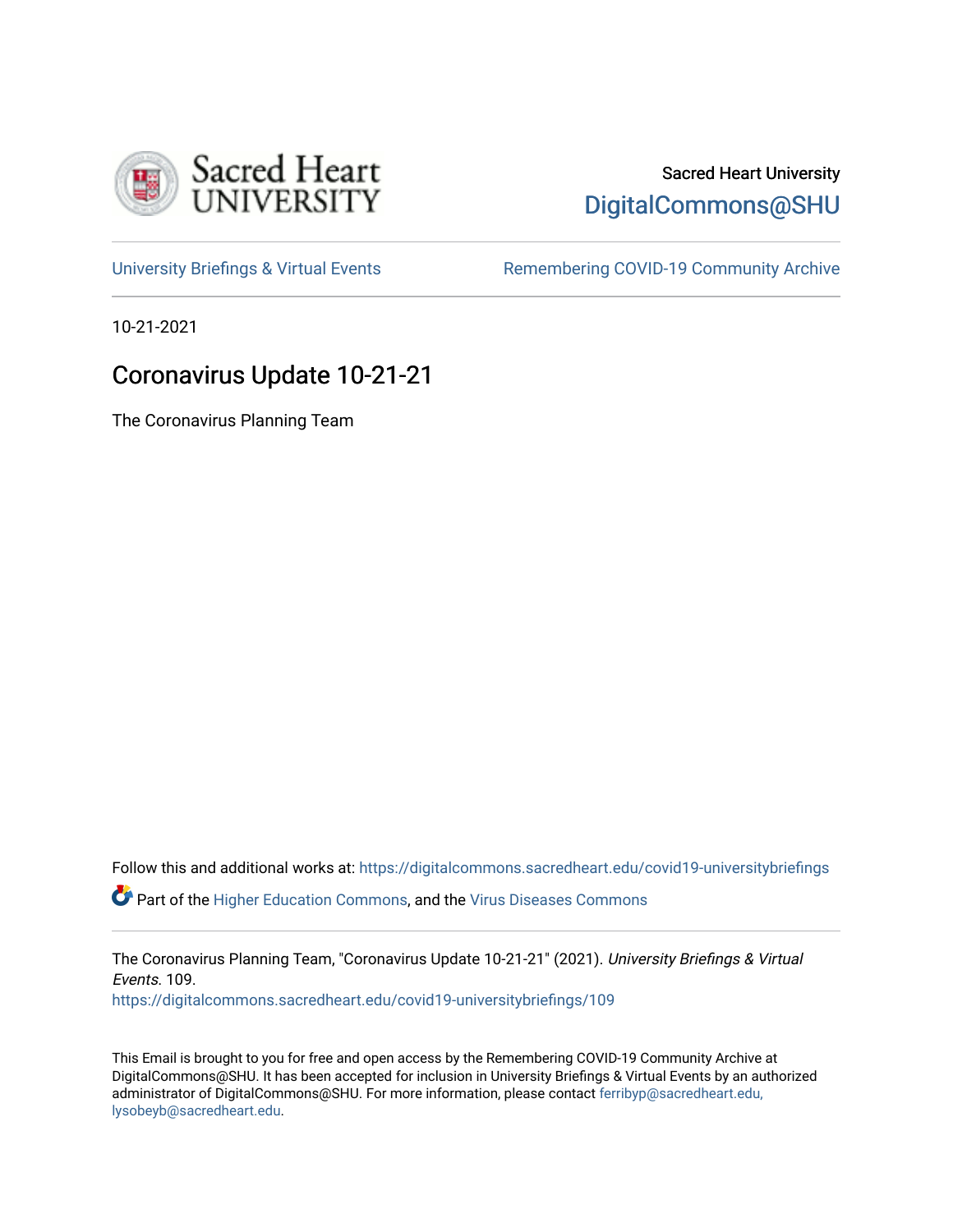Thu 10/21/2021 5:08 PM

Coronavirus Planning Contact Us [coronavirusplanningcontactus@sacredheart.edu](mailto:coronavirusplanningcontactus@sacredheart.edu)

### **Coronavirus Update 10-21-21**

Dear members of the Sacred Heart University community,

We hope you are as excited about Family Weekend as we are. The forecast is calling for crisp fall weather that will be perfect for the activities planned. We are pleased to tell you that we will be relaxing our rule about family members in the residence halls for Family Weekend. During the weekend, your family may visit you in your room at the following times:

- Friday—5-9 p.m.
- Saturday—10 a.m.-8 p.m.
- Sunday  $-10$  a.m.-2p.m.

Please note that this applies only to family members who are visiting as part of Family Weekend and not to any other visitors. Also, all visitors will need to be masked while inside the residence halls.

#### **Booster Clinics**

We have scheduled additional booster clinics in conjunction with Hartford HealthCare. Pfizer and Moderna boosters will be available. Yesterday, the FDA approved booster shots for Moderna and Johnson & Johnson. They also approved the mix and match approach to boosters—meaning you can receive a booster that is different than the vaccine you received. The CDC is expected to approve the additional boosters any day now, and then they should become available. Those who received Pfizer or Moderna—and meet other eligibility requirements—are eligible for a booster six months after their second vaccine. Johnson & Johnson recipients are eligible at least two months after receiving the shot. Other eligibility requirements are that you are 65 or older or are at greater risk of COVID because of medical conditions or where you work or live. We encourage you to discuss your eligibility and individual health status with your primary care provider. Clinics will take place at the Edgerton from 11 a.m. to 3 p.m. on the following dates:

- Saturday, October 30
- Saturday, December 11
- Sunday, December 12

We will provide the link for the October 30 clinic in next week's message.

#### **Mask Reminder**

We want to remind everyone that masks must be worn inside whenever you are not eating. This includes our dining facilities, such as JP's, Thea's Abbey, 63's, etc. Please keep your masks on when ordering, entering and leaving, and in the rest room. You are all doing an excellent job at keeping the number of COVID cases down, so keep up the great work!

Have a wonderful Family Weekend, The Coronavirus Planning Team